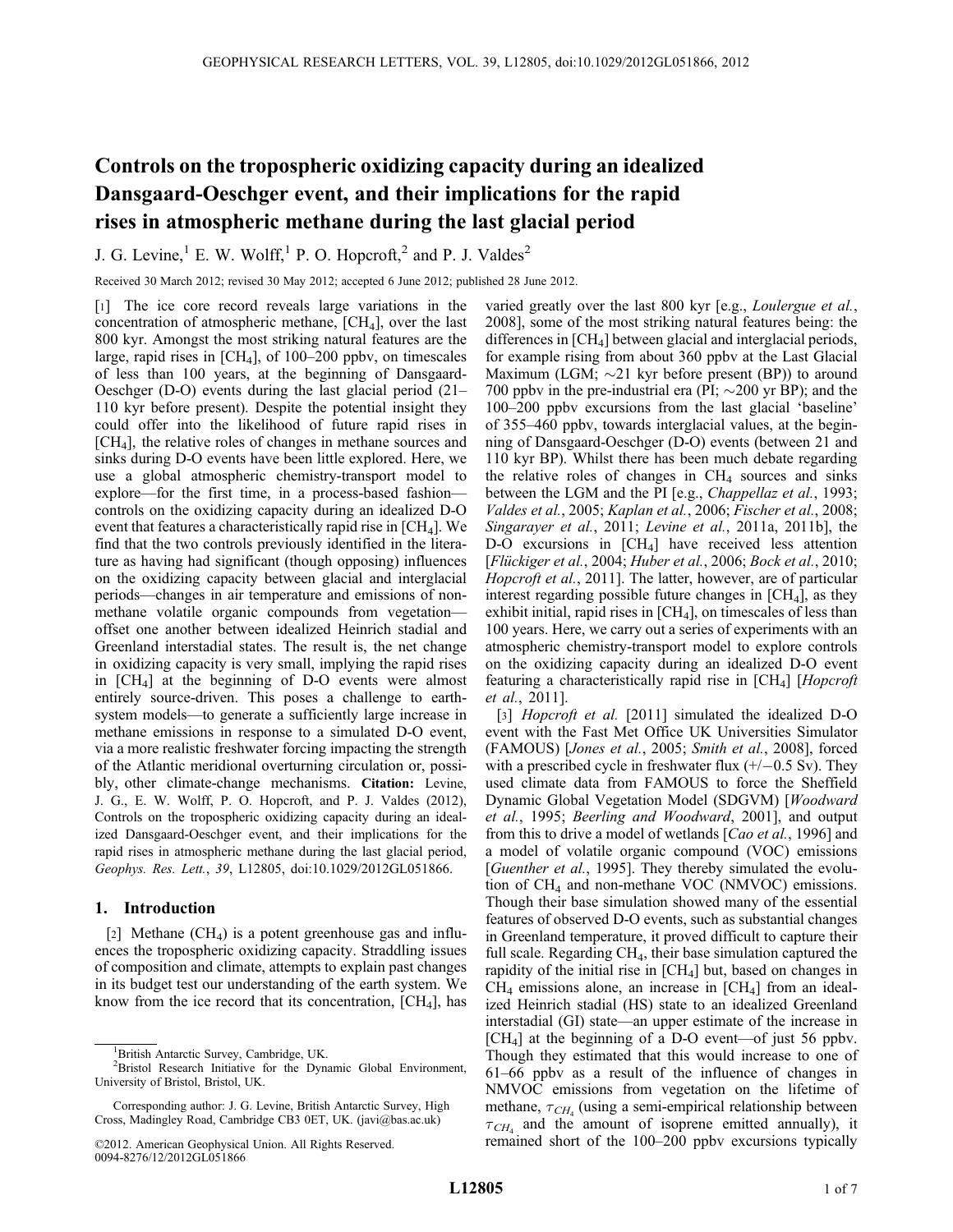

# Changes in  $\tau_{CH_4}$  between idealized LGM, HS and GI states

Figure 1. (top) Modeled changes in methane lifetime ( $\tau$ CH<sub>4</sub>) between idealized Last Glacial Maximum (LGM), Heinrich stadial (HS) and Greenland interstadial (GI) states [Hopcroft et al., 2011], in response to changes in non-methane volatile organic compound (NMVOC) emissions from vegetation and/or changes in air temperatures; ABC refers to an altered background climate employing  $LGM$   $[CO<sub>2</sub>]$  but 84 kyr BP orbital insolation and pre-industrial land ice. (bottom left)  $GI - HS$  and (bottom right) ABC-GI – ABC-HS annual mean zonal mean temperature anomalies.

observed [e.g., Spahni et al., 2005]. Only by unrealistically altering their background climate, employing LGM  $[CO<sub>2</sub>]$ (185 ppmv) but 84 kyr BP orbital insolation and PI land ice, could they simulate a source-driven increase in [CH4] of around 110 ppbv, and an increase of 160 ppbv on including the influence of NMVOC emissions. *Hopcroft et al.* [2011] suggested the shortfall could have been the result of: an underestimation of the climate-sensitivity of  $CH<sub>4</sub>$  sources; incomplete/incorrect freshwater forcing; and/or erroneous assumptions regarding  $\tau_{CH_4}$ . Here, we explore what was an implicit assumption regarding  $\tau_{CH_4}$ , that the only significant effect the climate has on  $\tau_{CH_4}$  (besides that induced by changes in  $CH<sub>4</sub>$  emissions, which we consider to be part of source-driven changes in  $[CH_4]$ ) is that which it exerts via

changes in NMVOC emissions from vegetation (from here on, referred to simply as NMVOC emissions).

[4] Calculations by Levine et al. [2011a] suggested the influence on  $\tau_{CH_4}$  of changes in NMVOC emissions between the LGM and the PI was all but negated by two physical effects of the changes in air temperature accompanying these: the lower air temperatures of the LGM were responsible for reduced [OH], due to reduced humidities, and altered chemical kinetics, including a reduction in the reactivity that OH shows towards CH4, that together compensated for the increase in [OH] due to reduced NMVOC emissions at the LGM [see, e.g., *Valdes et al.*, 2005; *Kaplan* et al., 2006]. Furthermore, previous calculations by Harder *et al.* [2007] illustrated the sensitivity that  $\tau_{CH_4}$  shows to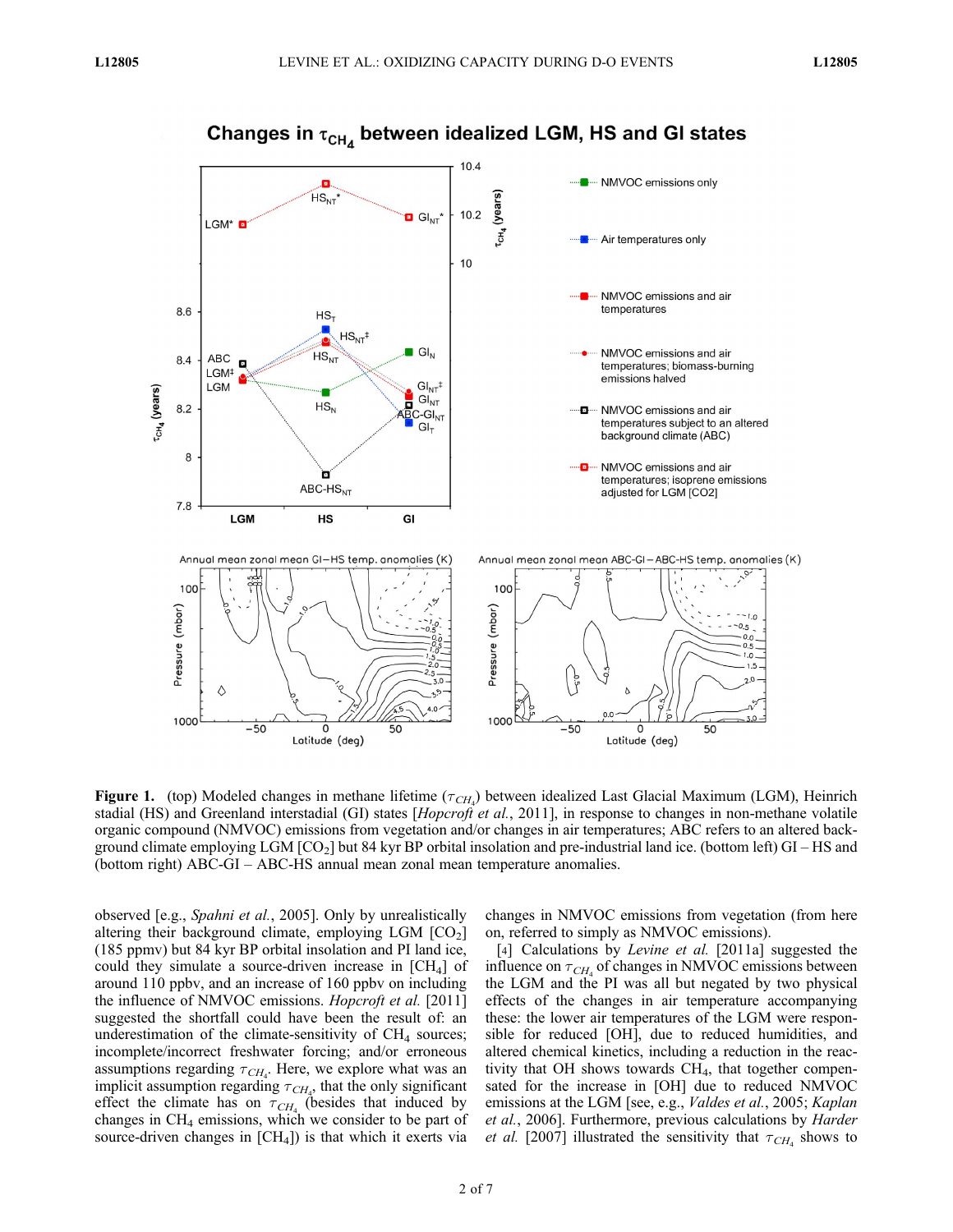the degree of glacial cooling. Whilst *Hopcroft et al.* [2011] included the influence of changes in NMVOC emissions in their calculations, extending their base GI-HS increase in  $[CH<sub>4</sub>]$  from 56 ppbv to 61–66 ppbv (depending on whether or not they adjusted their isoprene emissions for reduced  $CO<sub>2</sub>$ -inhibition at the LGM according to *Possell et al.* [2005]), they did not explore the physical effects of the changes in air temperature between HS and GI states. The inclusion of these effects could yield an even lower estimate of the increase in  $[CH_4]$  at the beginning of a D-O event, focusing further attention on the climate-sensitivity of  $CH<sub>4</sub>$ sources captured by models, and the freshwater forcing of D-O events. The implication of *Levine et al.*'s [2011a] findings was that the change in  $[CH<sub>4</sub>]$  between the LGM and the PI was almost entirely source-driven—a conclusion consistent with the most recent estimates of the changes in  $CH<sub>4</sub>$  sources during that period [e.g., *Weber et al.*, 2010]. We are therefore interested to explore to what extent these controls on the oxidizing capacity continue to compensate for each other between idealized LGM, HS and GI states subject to different drivers, and consequently different patterns, of climate change.

[5] In contrast to the concomitant changes in air temperatures, greenhouse-gas concentrations and surface albedo that drove the last deglaciation [see, e.g., Singarayer and Valdes, 2010; Köhler et al., 2010], the D-O climate changes are believed to have been the result of changes in ocean circulation, and hence global heat distribution, driven by changes in freshwater flux [e.g., Ganopolski and Rahmstorf, 2001; Clark et al., 2002; McManus et al., 2004]. Instead of air temperatures (as reflected in  $\delta^{18}$ O) changing in a roughly symmetrical manner about the equator, with LGM-to-PI warmings of the same order of magnitude in Greenland and Antarctica, the changes in air temperature accompanying D-O events were much larger in Greenland than the Antarctic and, at any one time, largely of opposite sign (hence the so-called 'bipolar see-saw') [e.g., Blunier and Brook, 2001]. The D-O temperature changes simulated by *Hopcroft et al.* [2011] are largely confined to the northern hemisphere and, from the HS to the GI, comprise an average warming in the tropics (the most influential region for CH4 oxidation [see, e.g., *Lawrence et al.*, 2001]) of about 1 K in their base simulation (and 0.4 K subject to their altered background climate); see Figure 1. A different atmosphere– ocean general circulation model (AOGCM) would likely yield somewhat different temperature changes but, in response to a 1 Sv freshwater forcing, albeit with a smaller temperature change over Greenland, FAMOUS shows broadly similar temperature changes to HadCM3 (the Hadley Centre Model on which it is based) and HadCM3's response compares well with the AOGCM ensemble mean presented by Stouffer et al. [2006] [see Hopcroft et al., 2011]. Compared to the 2.5 K tropical warming that Levine et al. [2011a] explored between the LGM and the PI [see *Levine et al.*, 2011a, Figure 1b], 1 K and 0.4 K warmings are small, and we therefore expect the temperature effects between HS and GI states to be small. But the question is, to what extent these effects compensate for the accompanying changes in NMVOC emissions, the latter also being smaller than previously explored by Levine et al. [2011a]: Hopcroft et al.'s [2011] base simulation yielded a 10% increase in isoprene emissions from the HS to the GI (and their simulation subject to an altered background climate yielded an increase of 30%), compared to Valdes et al.'s [2005] 160% increase from the LGM to the PI (partly in response to a large increase in  $CO<sub>2</sub>$ -fertilization).

## 2. Model Experiments

[6] To explore the competing controls on the oxidizing capacity, we carry out a series of experiments with the Cambridge parallelised-Tropospheric Offline Model of Chemistry and Transport (p-TOMCAT). This is a 3D global Eulerian model, run here at a resolution of  $5.6^{\circ} \times 5.6^{\circ}$  on 31 levels, stretching from the surface to 10 hPa. In a similar manner to *Levine et al.* [2011a], we drive the model with a combination of meteorological data from operational analyses of the European Centre for Medium-range Weather Forecasts (ECMWF) and Hopcroft et al.'s [2011] LGM, HS and GI simulations: adopting *Hopcroft et al.*'s [2011] air temperatures, we recalculate the saturated water vapor volume mixing ratios with respect to ice according to *Marti and* Mauersberger [1993], and adjust the water vapor volume mixing ratios from their ECMWF counterparts to conserve relative humidity. The model's chemistry includes the  $HO_x/NO_x$  chemistries of methane, ethane, propane and isoprene, with the oxidation of isoprene following the Mainz Isoprene Mechanism [Pöschl et al., 2000]. There has been much discussion regarding the possible recycling of OH consumed in isoprene oxidation [e.g., Lelieveld et al., 2008], with a mechanism based on the theoretical calculations of Peeters et al. [2009] showing significant potential to reconcile discrepancies between modeled and measured [OH] in regions of high isoprene (and low  $NO_x$ ) emissions [e.g., Archibald et al., 2011]. Previous experiments with p-TOM-CAT, however, suggest this mechanism would have had little impact on  $\tau_{CH_4}$  at the LGM and changes in  $\tau_{CH_4}$  due to changes in NMVOC emissions and air temperatures [Levine et al., 2011a], and we therefore do not explore it further here.

[7] With three exceptions, the basic model setup is identical to that used by Levine et al. [2011a, 2011b]: two of the 'lumped' species in the Mainz Isoprene Mechanism [Pöschl *et al.*, 2000], ISO<sub>2</sub> and MACRO<sub>2</sub>, are advected as tracers as opposed to being treated as steady-state species; a diurnal cycle is imposed on the emissions of isoprene; and we adopt the updated chemical rate coefficients and parameters governing wet- and dry deposition rates used in the UKCA global chemistry-climate model by Archibald et al. [2011]. (For reference, these changes were found to increase  $\tau_{CH}$  by 5%.) Additionally, instead of emitting CH<sub>4</sub>, we fix  $[CH_4] =$ 355 ppbv throughout the model, in all experiments—the volume mixing ratio that Hopcroft et al. [2011] employed in their LGM climate simulation. This permits a relatively short 'spin-up' of two years in each experiment, before running for a third year to calculate  $\tau_{CH_4}$ , defined as the average value of  $k_{OH}$ .[OH] (where  $k_{OH}$  is the rate coefficient for the reaction between OH and CH4) throughout the troposphere (defined by the 380 K/2 PVU tropopause), weighted according to the mass of  $CH_4$  exposed to that value of  $k_{OH}$ . [OH].  $\tau_{CH}$  is thus the e-folding lifetime of tropospheric CH<sub>4</sub> with respect to OH.

[8] Summarized in Table 1, the main experiments comprise an LGM integration, employing Hopcroft et al.'s [2011] LGM NMVOC emissions and air temperatures, and three pairs of HS and GI integrations in which we change, only the NMVOC emissions ( $\text{HS}_{\text{N}}$  and  $\text{GI}_{\text{N}}$ ), only the air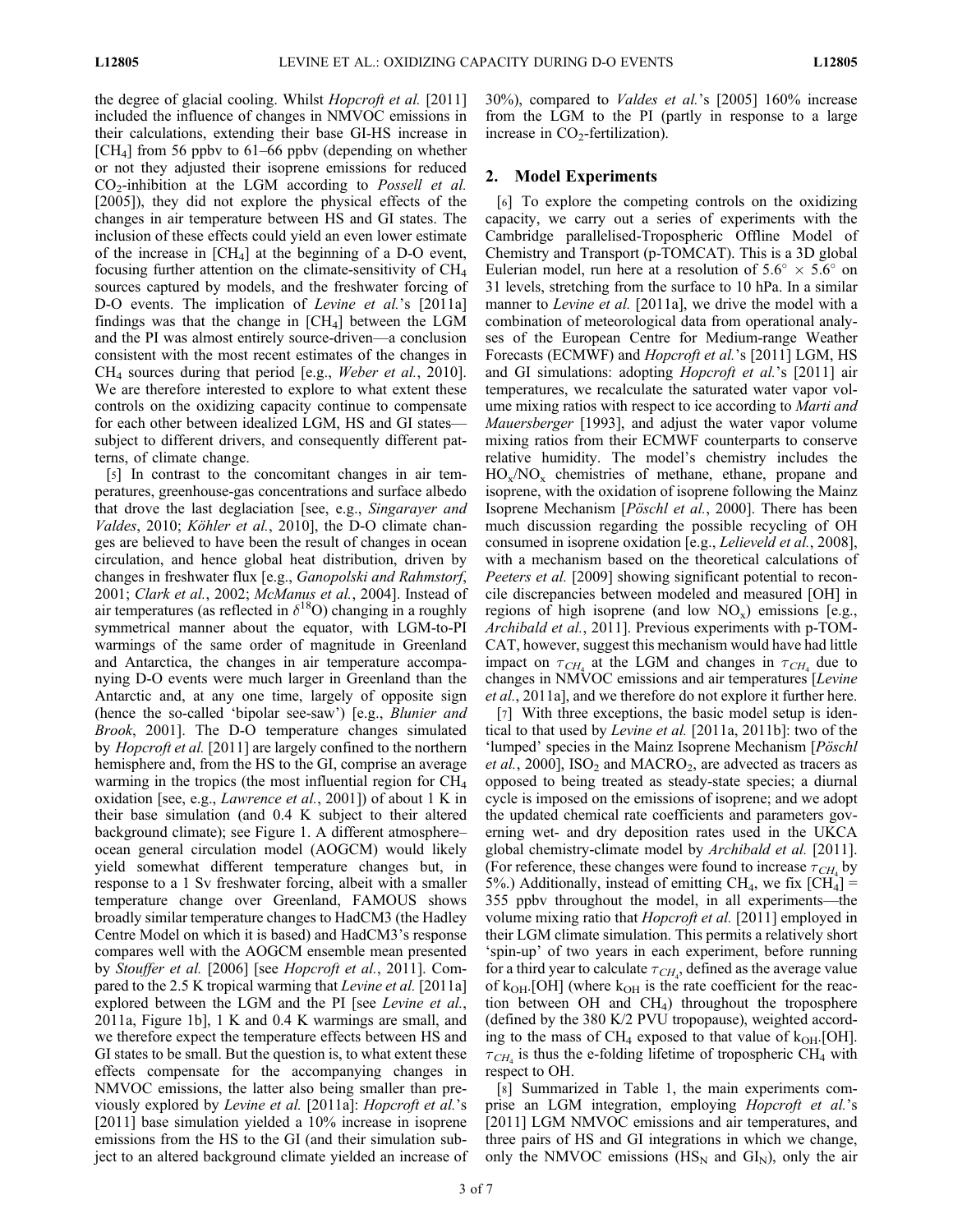| Experiment              | Air temp's | NMVOC emissions | $\tau_{CH_{4}}$ (years) | $\Delta \tau_{CH_{4}}$ (%) | <b>Notes</b>                                                |  |  |
|-------------------------|------------|-----------------|-------------------------|----------------------------|-------------------------------------------------------------|--|--|
| <b>LGM</b>              | <b>LGM</b> | <b>LGM</b>      | 8.3                     |                            |                                                             |  |  |
| $HS_N$                  | LGM        | <b>HS</b>       | 8.3                     | $-0.6$                     |                                                             |  |  |
| $GI_{N}$                | <b>LGM</b> | GI              | 8.4                     | $+1.4$                     |                                                             |  |  |
| $HS_T$                  | HS         | LGM             | 8.5                     | $+2.5$                     |                                                             |  |  |
| $GI_T$                  | GI         | LGM             | 8.1                     | $-2.1$                     |                                                             |  |  |
| $HS_{NT}$               | HS         | <b>HS</b>       | 8.5                     | $+1.9$                     |                                                             |  |  |
| $GI_{NT}$               | GI         | GI              | 8.3                     | $-0.8$                     |                                                             |  |  |
| $LGM*$                  | <b>LGM</b> | $LGM*$          | 10.2                    | $\overline{\phantom{a}}$   | *Isoprene emissions adjusted for reduced                    |  |  |
| $HS_{NT}^*$             | <b>HS</b>  | $HS^*$          | 10.3                    | $+1.7$                     | CO <sub>2</sub> -inhibition [ <i>Possell et al.</i> , 2005] |  |  |
| $GI_{NT}$ *             | GI         | $GI*$           | 10.2                    | $-0.3$                     |                                                             |  |  |
| LGM <sub>1</sub>        | <b>LGM</b> | LGM             | 8.3                     |                            | <sup>‡</sup> Biomass-burning emissions halved from          |  |  |
| $HS_{NT}^{\mathcal{I}}$ | HS         | <b>HS</b>       | 8.5                     | $+1.8$                     | PI levels [Valdes et al., 2005]                             |  |  |
| GI <sub>NT</sub>        | GI         | <b>GI</b>       | 8.3                     | $-0.7$                     |                                                             |  |  |
| ABC                     | ABC        | ABC             | 8.2                     |                            | Air temperatures and NMVOC                                  |  |  |
| $ABC$ - $HSNT$          | ABC-HS     | ABC-HS          | 7.9                     | $-3.8$                     | emissions simulated subject to altered                      |  |  |
| $ABC-GINT$              | ABC-GI     | ABC-GI          | 8.1                     | $-1.3$                     | background climate (ABC)                                    |  |  |

**Table 1.** Main Features of Model Experiments, and the CH<sub>4</sub> Lifetimes Calculated Therein ( $\tau_{CH_4}$ );  $\Delta \tau_{CH_4}$  is the Percentage Change in  $\tau_{CH_4}$  in Each Experiment Relative to the Corresponding LGM Experiment<sup>a</sup>

<sup>a</sup>For example, in HS<sub>NT</sub> relative to LGM, or in HS<sub>NT</sub>\* relative to LGM\*.

temperatures ( $\text{HS}_{\text{T}}$  and  $\text{GI}_{\text{T}}$ ), and both the NMVOC emissions and air temperatures ( $\text{HS}_{\text{NT}}$  and  $\text{GI}_{\text{NT}}$ ), in line with their HS and GI simulations. The emissions of isoprene employed in the main experiments are not adjusted for reduced  $CO_2$ -inhibition at the LGM, however, as a sensitivity test, we repeat the LGM,  $\text{HS}_{\text{NT}}$  and  $\text{GI}_{\text{NT}}$  experiments subject to adjustment for LGM  $[CO<sub>2</sub>]$  (185 ppmv) according to *Possell et al.* [2005] (LGM\*,  $\text{HS}_{\text{NT}}$ \* and  $\text{GI}_{\text{NT}}$ \*); see Table 2. We also repeat the LGM,  $\text{HS}_{\text{NT}}$  and  $\text{GI}_{\text{NT}}$  experiments subject to a 50% reduction in biomass-burning emissions from their values in Table 2 (LGM<sup>‡</sup>, HS<sup>‡</sup><sub>NT</sub> and GI<sup>‡</sup><sub>NT</sub>) for reasons given below. As a further (extreme) sensitivity test, we also repeat the LGM,  $\text{HS}_{\text{NT}}$  and  $\text{GI}_{\text{NT}}$  experiments subject to the air temperatures and NMVOC emissions simulated by *Hopcroft et al.* [2011] subject to their (unrealistically) altered background climate employing  $LGM$   $[CO<sub>2</sub>]$ but 84 kyr BP orbital insolation and PI land ice (ABC, ABC- $HS_{\text{NT}}$  and ABC-GI<sub>NT</sub>), with which they obtained their greatest source-driven increase in [CH4] from HS to GI. All of the emission/temperature data that we employ comprise 30-year climatological monthly-means. Note that some of the data differ somewhat from those quoted by *Hopcroft* 

et al. [2011]—for example, our HS isoprene emissions (not adjusted for reduced  $CO<sub>2</sub>$ -inhibition at the LGM) total 284.7 Tg C year<sup>-1</sup>, compared to their 281.9 Tg C year<sup>-1</sup> as it was necessary to rerun FAMOUS (not bitreproducible) to archive some of the data for this study.

[9] Aside from the NMVOC emissions, all other trace gas emissions are kept constant throughout the experiments; see Table 2. We employ *Valdes et al.*'s [2005] LGM oceanic, soil and lightning emissions, though the latter are coupled in time and space to our parameterization of convection [Stockwell et al., 1999] and therefore distributed somewhat differently. Regarding biomass burning emissions, top-down Monte Carlo calculations by Fischer et al. [2008], designed to explain observed changes in [CH<sub>4</sub>],  $\delta^{13}CH_4$  and  $\delta D(\tilde{CH}_4)$ , suggest there was a similar amount of biomass burning at the LGM as in the PI, however the few charcoal records that span the LGM suggest there was less biomass burning between 16 and 21 kyr BP than in the PI [Power et al., 2008]. Therefore, though we primarily employ *Valdes et al.*'s [2005] PI biomass-burning emissions, we also explore the sensitivity of our results to a 50% reduction in these (experiments LGM<sup>‡</sup>, HS<sup>‡</sup><sub>NT</sub> and GI<sup> $\ddagger$ </sup><sub>NT</sub>); note, we do not

Table 2. Trace-Gas Emissions Based on *Valdes et al.* [2005] and *Hopcroft et al.* [2011], As Outlined in the Text<sup>a</sup>

| Trace Gas                                   | <b>Biomass Burning</b> | Ocean | Vegetation |       |       |       | Total     |       |       |       |
|---------------------------------------------|------------------------|-------|------------|-------|-------|-------|-----------|-------|-------|-------|
|                                             |                        |       | <b>LGM</b> | HS    | GI    | Soils | Lightning | LGM   | HS    | GI    |
| NO <sub>2</sub>                             | 1.4                    |       |            |       |       | 5.7   | 3.4       | 10.5  | 10.5  | 10.5  |
| $\rm CO$                                    | 100.0                  | 41.2  | 100.5      | 94.7  | 105.4 | ۰.    | Ξ.        | 241.7 | 235.9 | 246.6 |
| CO <sup>b</sup>                             | 100.0                  | 41.2  | 142.7      | 95.7  | 127.7 |       | ۰         | 283.9 | 236.9 | 268.9 |
| $C_2H_6$                                    | 0.7                    |       | 2.3        | 2.2   | 2.4   |       | ۰         | 3.0   | 2.9   | 3.1   |
| $C_2H_6^b$                                  | 0.7                    |       | 3.3        | 2.3   | 2.9   |       |           | 4.0   | 3.0   | 3.6   |
| $\frac{\mathrm{C_3H_8}}{\mathrm{C_3H_8}^b}$ | 0.2                    | 0.4   | 2.3        | 2.2   | 2.4   |       |           | 2.9   | 2.8   | 3.0   |
|                                             | 0.2                    | 0.4   | 3.3        | 2.3   | 2.9   |       |           | 3.9   | 2.9   | 3.5   |
| CH <sub>3</sub> COCH <sub>3</sub>           | 0.1                    |       | 13.4       | 12.6  | 14.0  |       |           | 13.5  | 12.7  | 14.1  |
| $CH3COCH3b$                                 | 0.1                    |       | 19.0       | 12.8  | 17.0  |       |           | 19.1  | 12.9  | 17.1  |
| $\rm{C_5H_8}$                               |                        |       | 330.0      | 322.7 | 353.6 |       |           | 330.0 | 322.7 | 353.6 |
| $C_5H_8^c$                                  |                        |       | 770.4      | 753.3 | 825.5 |       | ۰         | 770.4 | 753.3 | 825.5 |
| $C_5H_8^{\ b}$                              |                        |       | 468.7      | 345.8 | 444.7 | -     | ۰         | 468.7 | 345.8 | 444.7 |
| <b>HCHO</b>                                 | 0.3                    |       |            |       | -     |       | ۰         | 0.3   | 0.3   | 0.3   |
| CH <sub>3</sub> CHO                         | 0.8                    |       |            |       |       |       |           | 0.8   | 0.8   | 0.8   |

<sup>a</sup>Tg molecular mass year<sup>-1</sup>; except for NO<sub>2</sub> in Tg N year<sup>-1</sup>.<br><sup>b</sup>Simulated subject to an altered background climate (ABC).

<sup>b</sup>Simulated subject to an altered background climate (ABC).

<sup>c</sup>Adjusted for  $CO_2$ -inhibition according to *Possell et al.* [2005].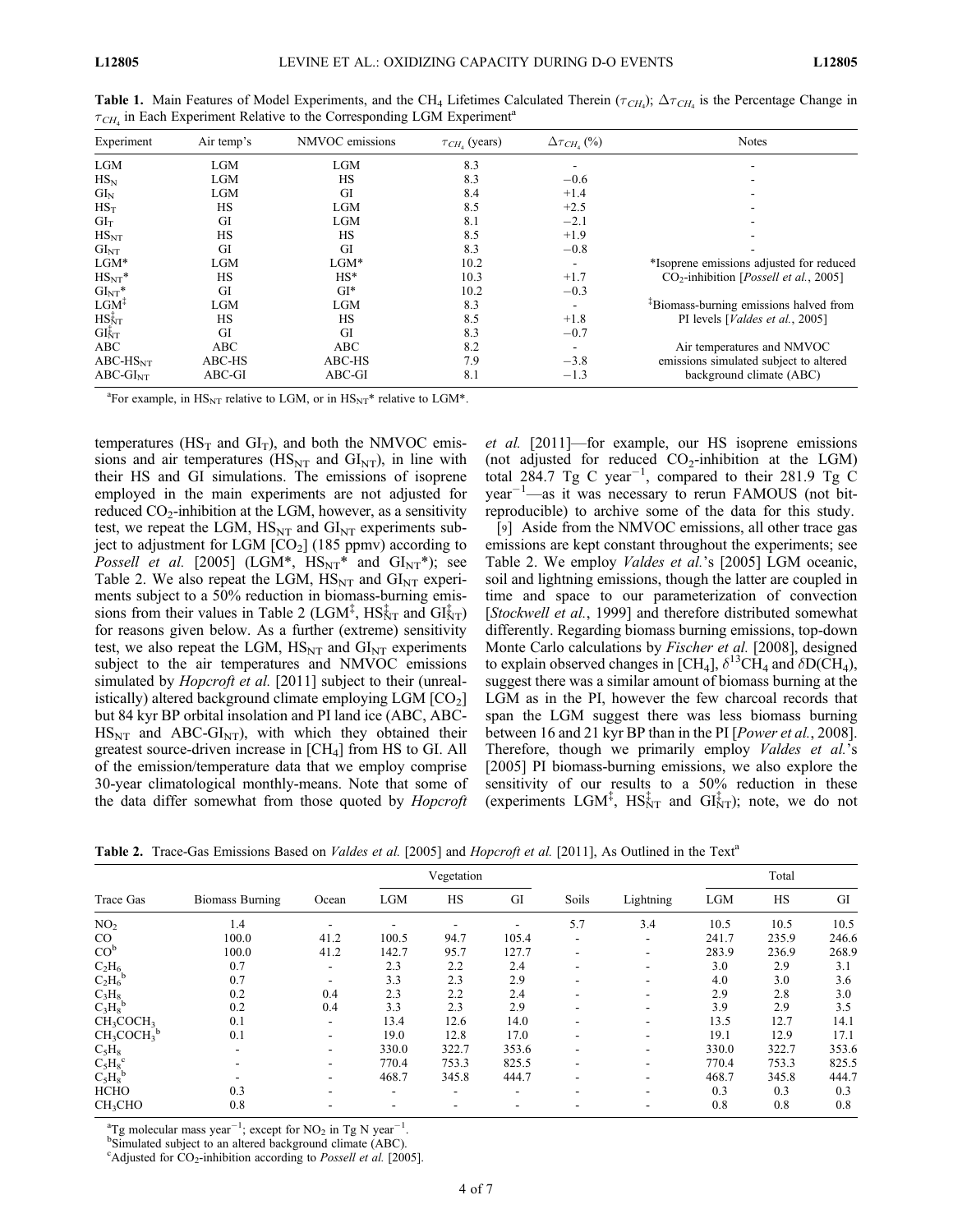explore changes in biomass-burning emissions of  $CH<sub>4</sub>$ , as we fix  $\text{[CH}_4$  = 355 ppbv.

### 3. Results

[10] The  $\tau_{CH_4}$  calculated in each experiment is given in Table 1 and illustrated in Figure 1. In the HS state (forced by a 0.5 Sv increase in freshwater flux, leading to a weaker Atlantic meridional overturning circulation and lower Greenland temperatures), global NMVOC emissions and tropical air temperatures are lower than at the LGM. The reduction in NMVOC emissions reduces  $\tau_{CH_4}$  by 0.6%  $(HS_N)$ , whilst the reduction in air temperatures increases  $\tau_{CH_4}$  by 2.5% (HS<sub>T</sub>), resulting in a net increase of 1.9%  $(HS<sub>NT</sub>)$ . The influence of air temperatures thus more than compensates for the influence of NMVOCs; see Figure 1.

[11] In the GI state (forced by a 0.5 Sv reduction in freshwater flux, leading to a stronger Atlantic meridional overturning circulation and higher Greenland temperatures), global NMVOC emissions and tropical air temperatures are higher than at the LGM. The increase in NMVOC emissions increases  $\tau_{CH_4}$  by 1.4% (GI<sub>N</sub>), whilst the increase in air temperatures reduces  $\tau_{CH_4}$  by 2.1% (GI<sub>T</sub>), resulting in a net reduction of 0.8% ( $GI_{NT}$ ). Again, the influence of air temperatures dominates; see Figure 1. Accordingly, the net effect of the increase in NMVOC emissions and air temperatures from  $\text{HS}_{\text{NT}}$  to  $\text{GI}_{\text{NT}}$  comprises a 2.6% reduction in  $\tau_{CH_4}$ . This is a very small net change, translating to just a 9 ppbv reduction in  $[CH_4]$ . Note, however, that this would slightly offset, as opposed to extend, the 56 ppbv sourcedriven increase in  $\text{[CH}_4\text{]}$  calculated by *Hopcroft et al.* [2011], making it still harder to account for the 100– 200 ppbv excursions observed.

[12] Adjusting the emissions of isoprene for reduced  $CO<sub>2</sub>$ inhibition at the LGM increases  $\tau_{CH_4}$  in LGM\*,  $\text{HS}_{\text{NT}}$ \* and  $GI_{\text{NT}}$ <sup>\*</sup> by around 22% relative to LGM,  $HS_{\text{NT}}$  and  $GI_{\text{NT}}$ respectively. However, our main findings are largely unaffected: the influence of air temperatures dominates, and we estimate that the net effect on the oxidizing capacity from the HS to the GI (from  $\text{HS}_{\text{NT}}^*$  to  $\text{GI}_{\text{NT}}^*$ ) amounts to a 2.0% reduction in  $\tau_{CH_4}$ , translating to a 7 ppbv reduction in [CH<sub>4</sub>]. Halving the biomass-burning emissions has almost no effect on  $\tau_{CH_4}$  in LGM<sup>‡</sup>, HS<sub>NT</sub> and GI<sub>NT</sub> relative to LGM, HS<sub>NT</sub> and  $GI<sub>NT</sub>$  respectively, and akin to from  $HS<sub>NT</sub>$  to  $GI<sub>NT</sub>$ , we obtain a net reduction in  $\tau_{CH_4}$  of 2.5%, translating to a 9 ppbv reduction in [CH<sub>4</sub>], from  $\text{HS}_{\text{NT}}^{\ddagger}$  to  $\text{GH}_{\text{NT}}^{\ddagger}$ .

[13] Employing the NMVOC emissions and air temperatures simulated by *Hopcroft et al.* [2011] subject to their altered background climate, we calculate a net increase in  $\tau_{CH}$  from ABC-HS<sub>NT</sub> to ABC-GI<sub>NT</sub> of 3.6%, translating to a 12 ppbv increase in  $[CH_4]$ . Note that subject to this unrealistic background climate, the net effect on the oxidizing capacity switches sign but remains very small; it would extend the 110 ppbv source-driven increase in  $[CH<sub>4</sub>]$  that Hopcroft et al. [2011] calculated, but only slightly.

#### 4. Summary and Discussion

[14] Our experiments with the Cambridge p-TOMCAT model suggest the net effect on  $\tau_{CH_4}$  of the changes in NMVOC emissions and air temperatures between idealized HS and GI states [Hopcroft et al., 2011] is very small (less than 3%), owing to their small and opposing individual influences. As outlined in section 1, we would expect a different AOGCM, subject to the same freshwater forcing, to yield somewhat different temperature changes: the precise temperature changes are uncertain. However, we would generally expect a greater (lesser) HS-to-GI warming to result in a greater (lesser) increase in NMVOC emissions, and hence the continued offsetting of one influence against the other. We therefore consider the very small net change in  $\tau_{CH_4}$  a robust result. This has implications for the cause(s) of the rapid rises in  $\text{[CH}_4\text{]}$  observed at the beginning of D-O events, and our current ability (or inability) to account for these via a 'bottom-up' modelling approach. It is also interesting that, in most of our calculations, the influence of air temperatures comprises the dominant control on the oxidizing capacity. We discuss these points below, comparing/contrasting our findings with those of a recent 'top-down' study by Bock et al. [2010] combining measurements of  $\text{[CH}_4\text{]}$  and  $\delta\text{D}(\text{CH}_4)$  spanning D-O events 7 and 8 (33–41 kyr BP) with a simple box model.

[15] The very small net change in oxidizing capacity between idealized HS and GI states suggests the D-O excursions in  $\text{[CH}_4\text{]}$  were almost entirely source-driven. This contrasts with Bock et al.'s [2010] explanation of the excursions in  $[CH_4]$  accompanying D-O events 7 and 8, which invoked about a 10% increase in  $\tau_{CH_4}$  between stadial and early-interstadial states, in addition to roughly a 20% increase in CH4 emissions; see Table S2 of their Supporting Online Material (SOM). We find no grounds for such an increase in  $\tau$ <sub>CH4</sub> here. In principle, other factors besides those we have explored could have influenced the oxidizing capacity, such as changes in albedo, cloudiness, stratospheric ozone and  $NO_x$  emissions. As discussed by *Levine et al.* [2011a], there is as yet no evidence in the literature that these factors had much influence on  $\tau_{CH_4}$  between the LGM and the PI (and in the case of  $NO<sub>x</sub>$  emissions, even an influence of the 'right' sign), and it is by no means obvious how they might have made a more significant contribution to the D-O excursions in  $\text{[CH}_4$ —these being the result of smaller changes in climate. However, our timeslice experiments may not fully capture all transient changes in the earth system, the temporal and spatial resolution of which could shed further light on the cause(s) of the D-O excursions. If entirely sourcedriven, the observed D-O excursions of 100–200 ppbv, from a glacial baseline of 355–460 ppbv, reflect increases in total  $CH<sub>4</sub>$  emissions of 20-50% (allowing for a 10% positive feedback between [CH<sub>4</sub>] and  $\tau$ <sub>CH<sub>4</sub></sub>). It follows that the 20% increase in total  $CH_4$  emissions estimated by *Bock et al.* [2010] could account for an excursion of 100 ppbv, but not one of 200 ppbv. Even explaining this 20% increase is challenging, as it was underpinned by a  $33\%$  increase in CH<sub>4</sub> emissions from wetlands (see Table 2 of Bock et al.'s SOM) and Hopcroft et al. [2011] calculated just a 14.3% increase in wetland emissions in their base simulation and an increase of 30% only by unrealistically altering their background climate.

[16] Accounting for D-O excursions of 200 ppby therefore poses a challenge. However, one of Bock et al.'s [2010] findings could inform future modelling efforts, namely that synchronous changes in  $\delta DCH_4$ ) and the inter-hemispheric gradient in  $[CH<sub>4</sub>]$  could only be explained by a far larger increase in  $CH<sub>4</sub>$  emissions from boreal wetlands than from tropical wetlands: an increase of 400% or 24 Tg CH<sub>4</sub> year<sup>-1</sup> (from 6 to 30 Tg CH<sub>4</sub> year<sup>-1</sup>) compared to one of 7% or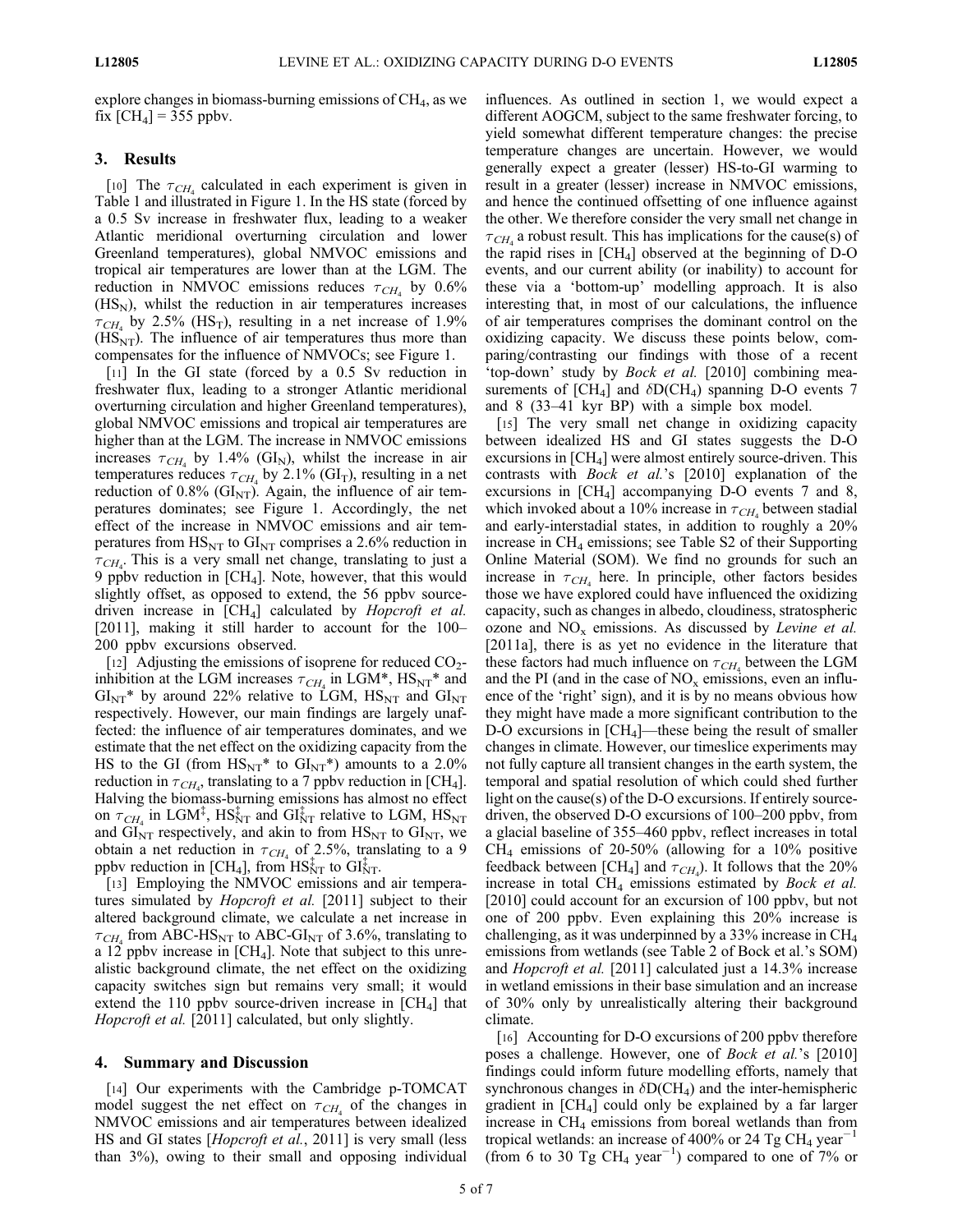6 Tg CH<sub>4</sub> year<sup>-1</sup> (from 84 to 90 Tg CH<sub>4</sub> year<sup>-1</sup>); see Table S2 of Bock et al.'s SOM. Hopcroft et al.'s [2011] base simulation yielded a not dissimilar increase in the tropics of 10% or 6.6 Tg CH<sub>4</sub> year<sup>-1</sup> (from 65.4 to 72.0 Tg CH<sub>4</sub> year<sup>-1</sup>), but an increase north of  $30^{\circ}$ N—comparable with the 'boreal region' in Bock et al.'s [2010] simple box model-of just 34% or 9.6 Tg CH<sub>4</sub> year<sup>-1</sup> (from 28.2 to 37.8 Tg CH<sub>4</sub>  $year<sup>-1</sup>$ ); their simulation subject to an altered background climate yielded an increase of 18% or 10.1 Tg CH<sub>4</sub> year<sup>-1</sup> (from 56.8 to 66.9 Tg CH<sub>4</sub> year<sup>-1</sup>) north of 30°N. This suggests that Hopcroft et al.'s [2011] models underestimated the increase in boreal wetland emissions. Further work will be needed to elucidate the cause(s) of this underestimate but it is possible that it was partly the result of an overestimation of boreal wetland emissions in the HS state (28.2 Tg CH<sub>4</sub> year<sup>-1</sup> in their base simulation c.f. 6 Tg CH<sub>4</sub> year<sup>-1</sup> estimated by Bock et al. [2010]); we note that the SDGVM does not include the effect of soil-water freezing on plant productivity. However, very recent high-resolution  $\text{[CH}_4\text{]}$  records from the North Greenland Ice Core Project (NGRIP) and European Project for Ice Coring in Antarctica – Dronning Maud Land (EDML) ice cores [Baumgartner et al., 2012] suggest there was generally a greater inter-hemispheric gradient at and around the LGM, between about 17 and 27 kyr BP, than previously supposed [Dällenbach et al., 2000]. It is therefore possible that the boreal wetlands were more active in stadial conditions than Bock et al. [2010] estimated, and Hopcroft et al.'s [2011] HS estimate may be less of an overestimate. It would be interesting to see if boreal peat records could offer some constraint on just how low boreal wetland emissions were under stadial conditions. Additionally, it is likely that their underestimate of the increase in boreal wetland emissions was partly the result of simulating too small a change in climate between idealized HS and GI states: Hopcroft et al. [2011] noted that their simulations yielded smaller Greenland warmings than typically observed  $(6-8^{\circ}C \text{ c.f. } 8-16^{\circ}C)$ , albeit accompanied by somewhat larger warmings in the North Atlantic. The challenge here will be to generate a sufficiently large change in climate: a realistic freshwater forcing may not be enough and other climate-change mechanisms may be required to reproduce observations.

[17] Finally, though the influence that NMVOCs such as isoprene have on  $\tau$ <sub>CH</sub>, has been widely recognized by the paleoscience community following the studies of Valdes et al. [2005] and Kaplan et al. [2006], the influence of air temperatures has not, or at least not consistently. Here, we find that the latter can be not just of comparable magnitude [see, e.g., *Levine et al.*, 2011a], but the dominant control on the oxidizing capacity. Valdes et al. [2005] explored the influence of air temperatures (as well as NMVOCs) between the LGM and the PI, but Kaplan et al. [2006] did not, and notably, neither did Singarayer et al. [2011] in their recent study of [CH4] spanning the last glacial-interglacial cycle (the last 130 kyr). Had Singarayer et al. [2011] done so, their simulated  $\text{[CH}_4\text{]}$  curve would likely have retained much of its overall shape, and perhaps the timing of  $\lbrack CH_4 \rbrack$  variations contained therein, but it would not have captured as much of the amplitude of  $\text{[CH}_4\text{]}$  variation evident from the ice record; the influence of air temperatures would have at least partly offset the  $\text{[CH}_4\text{]}$  variation gained on including the influence of NMVOC emissions; see Figure S4 of Singarayer et al.'s Supplementary Information. In future studies, we suggest that if one influence is included, so must the other; after

all, NMVOC emissions are part-determined by air temperatures—both in terms of net primary productivity, governing the amount of vegetation available to emit NMVOCs [e.g., Lieth, 1975], and the amount of NMVOCs emitted per unit leaf area [e.g., Guenther et al., 1995].

[18] Acknowledgments. This study is part of the British Antarctic Survey Polar Science for Planet Earth Programme and a contribution to the Dynamics of the Earth System and the Ice-core Record project, the latter being jointly funded by the Natural Environment Research Council's programme, Quantifying and Understanding the Earth System, and the French Institut National des Sciences de l'Univers; we gratefully acknowledge their support. We also express our thanks to Anna Jones of the British Antarctic Survey for helpful discussions in the preparation of this manuscript, and Glenn Carver and the Centre for Atmospheric Science, University of Cambridge, for their support in using the Cambridge p-TOMCAT model. Finally, we thank Jed Kaplan and an anonymous reviewer for their constructive comments on this paper.

[19] The Editor thanks Jed Kaplan and an anonymous reviewer for assisting in the evaluation of this paper.

#### References

- Archibald, A. T., et al. (2011), Impacts of  $HO<sub>x</sub>$  regeneration and recycling in the oxidation of isoprene: Consequences for the composition of past, present and future atmospheres, Geophys. Res. Lett., 38, L05804, doi:10.1029/2010GL046520.
- Baumgartner, M., et al. (2012), High-resolution interpolar difference of atmospheric methane around the Last Glacial Maximum, Biogeosci. Discuss., 9, 5471–5508, doi:10.5194/bgd-9-5471-2012.
- Beerling, D. J., and F. I. Woodward (2001), Vegetation and the Terrestrial Carbon Cycle, Modelling the First 400 Million Years, Cambridge Univ. Press, New York, doi:10.1017/CBO9780511541940.
- Blunier, T., and E. J. Brook (2001), Timing of millennial-scale climate change in Antarctica and Greenland during the last glacial period, Science, 291, 109-112, doi:10.1126/science.291.5501.109.
- Bock, M., et al. (2010), Hydrogen isotopes preclude marine hydrate CH4 emissions at the onset of Dansgaard-Oeschger events, Science, 328, 1686–1689, doi:10.1126/science.1187651.
- Cao, M., S. Marshall, and K. Gregson (1996), Global carbon exchange and methane emissions from natural wetlands: application of a processbased model, J. Geophys. Res., 101(D9), 14,399–14,414, doi:10.1029/ 96JD00219.
- Chappellaz, J. A., et al. (1993), The atmospheric  $CH<sub>4</sub>$  increase since the Last Glacial Maximum, (1). Source estimates, Tellus, Ser. B, 45, 228–241, doi:10.1034/j.1600-0889.1993.t01-2-00002.x.
- Clark, P., et al. (2002), The role of the thermohaline circulation in abrupt climate change, Nature, 415, 863–869, doi:10.1038/415863a.
- Dällenbach, A., T. Blunier, J. Flückiger, B. Stauffer, J. Chappellaz, and D. Raynaud (2000), Changes in the atmospheric  $CH<sub>4</sub>$  gradient between Greenland and Antarctica during the Last Glacial and the transition to the Holocene, Geophys. Res. Lett., 27(7), 1005–1008, doi:10.1029/ 1999GL010873.
- Fischer, H., et al. (2008), Changing boreal methane sources and constant biomass burning during the last termination, Nature, 452, 864–867, doi:10.1038/nature06825.
- Flückiger, J., T. Blunier, B. Stauffer, J. Chappellaz, R. Spahni, K. Kawamura, J. Schwander, T. F. Stocker, and D. Dahl-Jensen (2004),  $N<sub>2</sub>O$  and CH<sub>4</sub> variations during the last glacial epoch: Insight into global processes, Global Biogeochem. Cycles, 18, GB1020, doi:10.1029/ 2003GB002122.
- Ganopolski, A., and S. Rahmstorf (2001), Rapid changes of glacial climate simulated in a coupled climate model, Nature, 409, 153–158, doi:10.1038/35051500.
- Guenther, A., et al. (1995), A global model of natural volatile organic compound emissions, J. Geophys. Res., 100(D5), 8873–8892, doi:10.1029/ 94JD02950
- Harder, S. L., D. T. Shindell, G. A. Schmidt, and E. J. Brook (2007), A global climate model study of CH<sub>4</sub> emissions during the Holocene and glacial-interglacial transitions constrained by ice core data, Global Biogeochem. Cycles, 21, GB1011, doi:10.1029/2005GB002680.
- Hopcroft, P. O., et al. (2011), Simulating idealized Dansgaard-Oeschger events and their potential impacts on the global methane cycle, Quat. Sci. Rev., 30, 3258-3268, doi:10.1016/j.quascirev.2011.08.012.
- Huber, C., et al. (2006), Isotope calibrated Greenland temperature record over Marine Isotope Stage 3 and its relation to CH<sub>4</sub>, Earth Planet. Sci. Lett., 243, 504–519, doi:10.1016/j.epsl.2006.01.002.